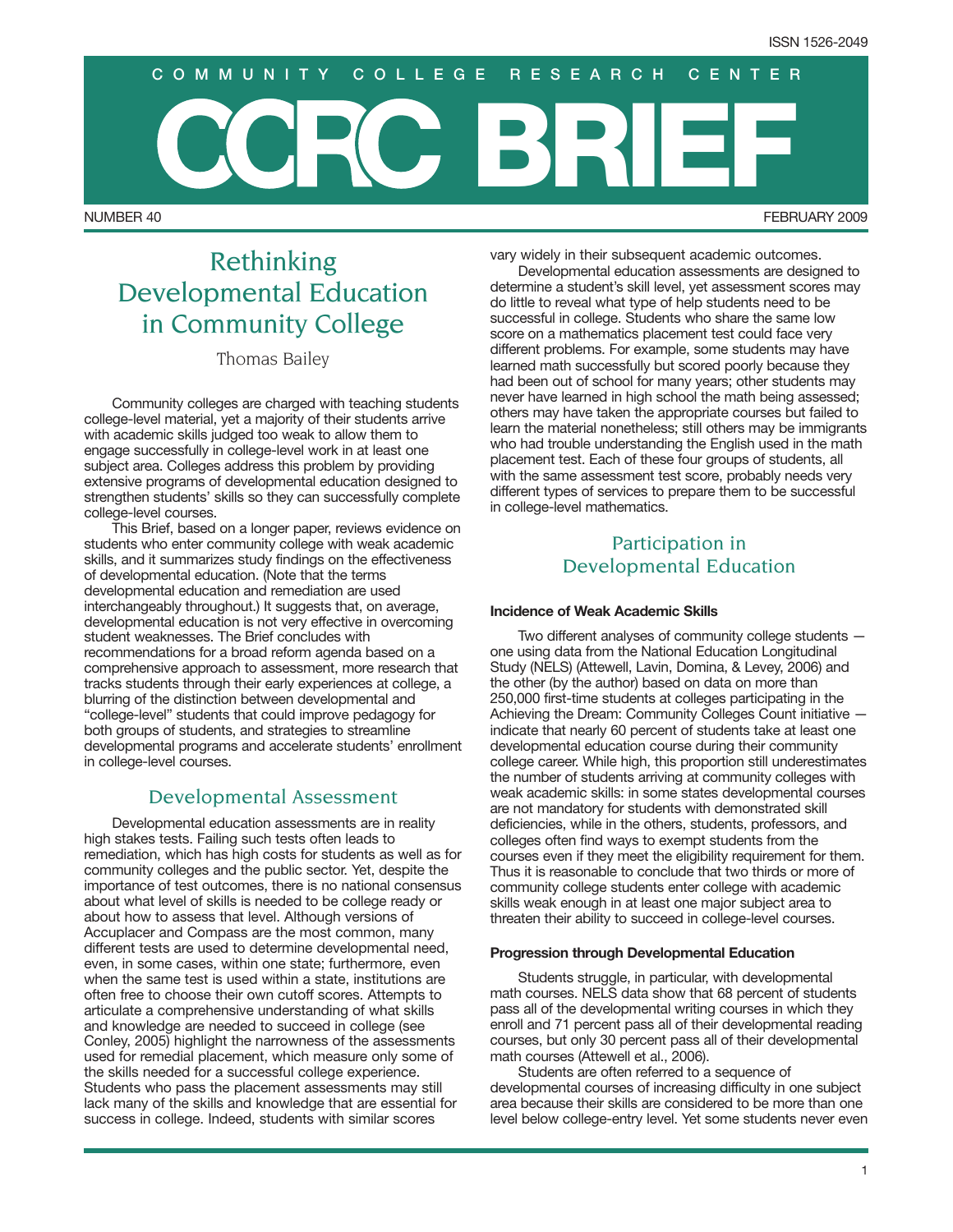begin their developmental course sequence. In the Achieving the Dream sample, one fifth of all students referred to developmental math and one third of students referred to developmental reading did not enroll in any developmental course within three years. Many others failed to complete their sequence. Only 44 percent of those referred to developmental reading completed their full sequence, and only 31 percent of those referred to developmental math completed theirs. Further, the more courses in the referred sequence, reflecting a greater skills deficiency, the more likely students were to fail to complete it.

Degree completion for remedial students is also rare. Less than one fourth of developmental education community college students in the NELS sample completed a degree or certificate within eight years of enrollment. In comparison, almost 40 percent of community college students in the NELS sample who did not enroll in any developmental education course completed a degree or certificate.

## The Effectiveness of Developmental Education

Even though developmental education students are less likely than non-developmental students to complete degrees, it is not necessarily true that developmental education itself contributes to worse outcomes or even that it does not improve student outcomes. It is possible that developmental students, who have, on average, weaker skills than other students, would have even poorer outcomes if they did not avail themselves of remedial services. Indeed, some research that controls for entering academic skills and other demographic characteristics has found that developmental students in community colleges do as well as students who never participate in developmental education. Controlling for student characteristics, Attewell and his colleagues (2006) found that students who enroll in developmental reading are more likely to earn a degree, though those who enroll in developmental math were found less likely to do so.

Such studies do not, however, account for unmeasured differences that may exist between developmental and nondevelopmental students (more motivated students might, for example, find ways of avoiding remediation, thus skewing the results). Several recent studies address this problem. They use large, longitudinal state datasets and quasiexperimental methods to derive more reliable estimates of the effects of developmental education on *those students near the cutoff score* for developmental placement. These include studies of Ohio by Bettinger and Long (2005), of Florida by Calcagno and Long (2008), and of Texas by Martorell and McFarlin (2007).

The studies give mixed results — the Texas and Florida studies suggest students gain little from developmental classes while the Ohio study shows some positive results. Yet, among other limitations, these studies do not provide much insight into the effectiveness of developmental education for students with very weak skills. Moreover, these studies measure the *average* effects of all developmental education offered in a state, which actually represent a broad range of remedial programs and pedagogies.

There is in fact no strong consensus about how to carry out developmental education most effectively. As a result, the content and organization of remediation varies widely. Many in the field argue that assessment should be mandatory and that appropriate counseling and support services should be made available. The use of learning communities to provide developmental education has also

gained wide attention recently, and some researchers are enthusiastic about this practice. An MDRC random assignment study of a learning communities program provides some evidence for its effectiveness (see Scrivener, Bloom, LeBlanc, Paxson, Rouse, & Sommo, 2008). But with the exception of this MDRC study, there is very little research that reliably measures the causal impact of different approaches to remediation. Still, if particular practices really are effective, the disappointing research on the overall effects of remediation suggests that they have not so far been widely adopted.

## The Costs of Developmental Education

The modest benefits of developmental services need to be evaluated in relation to their significant costs to the state and the institution, and especially to students. A recent study calculated the annual cost of remediation at \$1.9 to \$2.3 billion at community colleges and another \$500 million at four-year colleges (Strong American Schools, 2008). Reports from various states cite expenditures of tens or hundreds of millions of dollars annually.

Developmental education carries significant financial and psychological costs to students. While in developmental classes, students spend money, accumulate debt, and, in many cases, sacrifice financial aid eligibility. In addition, taking developmental courses lengthens the time required to complete a degree, which has been shown to be a factor in reducing the probability of degree completion (Horn & Nevill, 2006). Moreover, students referred to developmental classes, most of whom are high school graduates, are often discouraged when they learn that they must delay entrance into credit-bearing classes; they may become frustrated and leave college (Deil-Amen & Rosenbaum, 2002). Thus, resistance to remediation may help explain the low enrollment and high attrition rates of developmental students, and it may be a reason why faculty and advisors help students avoid developmental education by using loopholes and exceptions in regulations and guidelines (Perin, 2006).

## Discussion and Conclusion

#### **Summary of Findings**

The broad picture of developmental education outlined here shows an extensive system that involves thousands of dedicated counselors and professors carrying out a crucial community college function. At the same time, however, the system is characterized by uncertainty, a lack of consensus on either the definition of being college ready or the best strategies to pursue, high costs, and varied and often unknown benefits. This picture is further complicated by the bewildering plethora of remediation assessments and cutoff points used around the country, many of which may have only a weak relationship to subsequent educational performance. Indeed, many students who test out of remediation nonetheless struggle in their college courses, and their educational outcomes are poor. Thus, a sharp distinction in the services received by developmental and non-developmental students is not justified.

Overall, fewer than one half of students who are referred to developmental education complete their recommended sequence. What is more, many students who do complete their developmental courses do not go on to enroll in the associated college-level courses. The evaluation data concerning developmental education are equally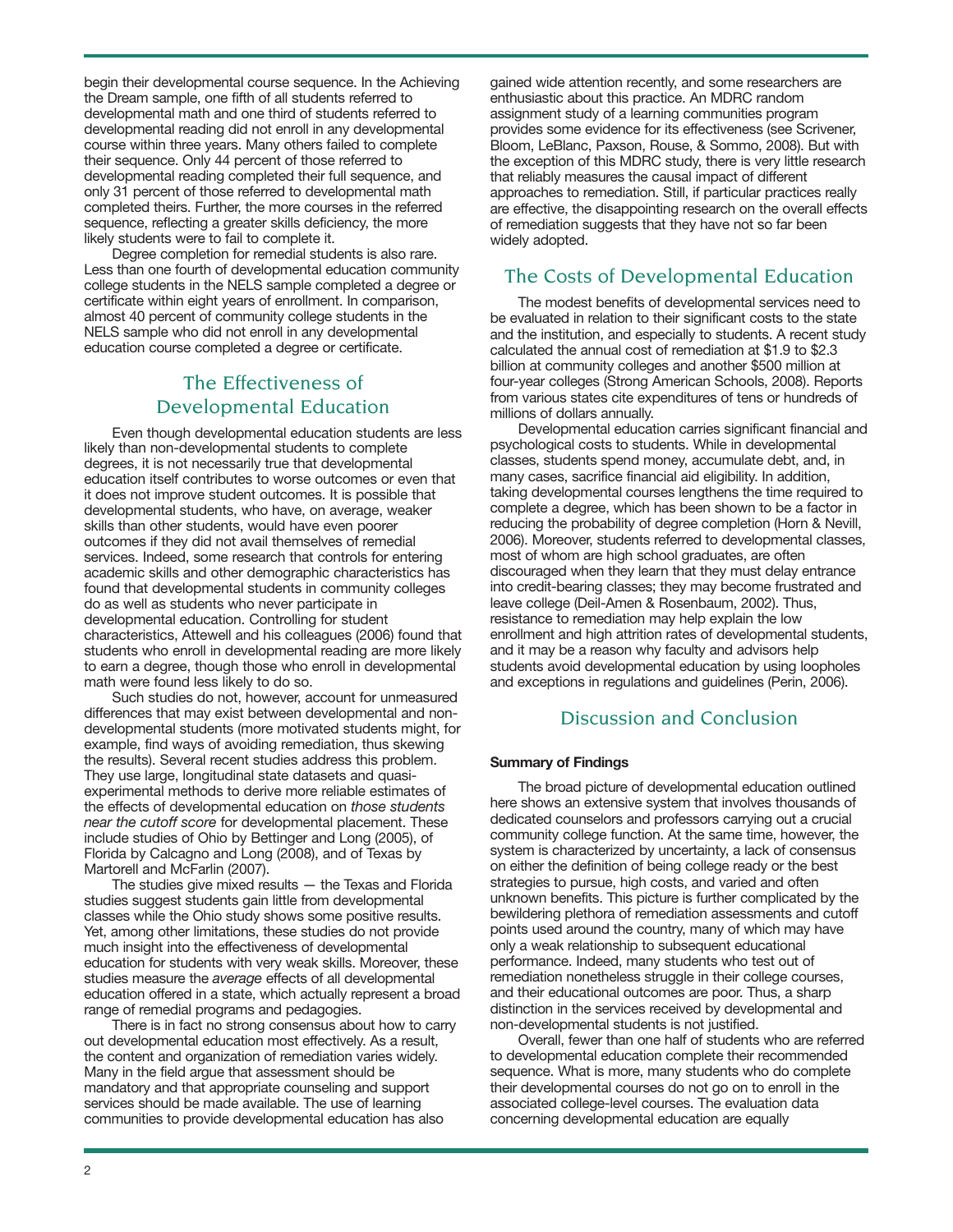discouraging. Much of the research on developmental education is suggestive but cannot reliably measure the effect of remediation or differentiate among various approaches. The handful of more definitive studies shows mixed results at best.

Although this picture is pessimistic, there are some reasons to temper that pessimism. Findings from Ohio (Bettinger & Long, 2005) and several studies of individual colleges show more positive results. Also, it may be that students make significant progress in developmental education, but their skills still do not reach the collegelevel standard. Getting a student from a sixth to a tenth grade math level is a significant accomplishment, even if such improvement is not enough to provide a solid foundation for a college education. Finally, the aggregate results found in large studies can obscure strong programs at individual colleges.

#### **Recommendations**

The above caveats notwithstanding, it is difficult to escape the conclusion that the developmental function in community colleges is not working well. The analysis presented here suggests some promising areas for exploration and innovation, however. I suggest that any comprehensive strategy to improve the developmental function in community colleges should include a reform and research agenda focused on the following three recommendations:

*1. Rethink assessment, focusing on understanding what students need in order to be successful in college rather than simply concentrating on placement within the sequence of a curriculum.* Two students with the same score on an assessment test may need different types of assistance to be successful in college-level courses, as evidenced by the weak relationship between test scores and subsequent measures of student success in developmental and college-level courses. Moreover, the blizzard of assessments and cutoff scores suggests that there is no consensus about what constitutes being college ready or how to measure it. The growing national movement for better high school-college alignment may offer a framework within which progress can be made on answering these questions (Achieve, 2006; Kirst & Venezia, 2004).

*2. Abandon the dichotomy between developmental and college-ready students for a wide range of students above and below current developmental cutoff scores by opening college-level courses to more students and by incorporating academic support assistance into college-level courses.* Current policies on assistance distinguish between developmental and college-ready students as identified by assessment cutoff scores. Yet the discouraging evidence about the effectiveness of developmental education (especially for students who score around the cutoff point), the uncertainty about assessment strategies, and the absence of any clear relationship between student assessment scores and student outcomes, suggest that a policy based on categorizing students as developmental or college-ready is misguided. Students who score even slightly below the cutoff point are asked to spend time and money on services of dubious value, while those who score above it are assigned to college-level courses without special help, even though many of them have weak academic skills.

There are many approaches to incorporating extra support into regular courses. Perhaps the best known strategy — and one demonstrated to be effective for firstlevel college courses — is the supplemental instruction model, which relies on peer tutoring (International Center for Supplemental Instruction, 2006). Another approach, used by the Digital Bridge Academy at Cabrillo College in California, draws on a variety of experiential learning and other pedagogic strategies to incorporate learning into the pedagogy of actual college-level courses (Navarro, 2007). This approach, which is consistent with the accelerated learning strategy used in the K-12 sector and which has been found to have positive effects, eschews special programs for weaker students, maintaining that good pedagogy for those students is the same as it is for advanced students (Bloom, Rock, Ham, Melton, & O'Brien, 2001). The principle of dual enrollment or early college is also based on the notion that students benefit from being pushed to achieve at levels that traditionally were not thought to be appropriate for high school students. Preliminary assessments of the effect of dual enrollment on postsecondary outcomes are also encouraging (Karp, Calcagno, Hughes, Jeong, & Bailey, 2007).

*3. For those students whose skills are so weak that they could not be successful even in augmented college-level courses, explicitly work to minimize the time necessary to prepare students for entry into those courses.* Little is known about the effects of remedial courses on students with very weak skills, although there is evidence that students who are referred to developmental courses two or three steps below college-level rarely complete introductory college courses and are even less likely to complete degrees.

One objective should be to move low-skill students into college-level courses as soon as possible in order to minimize the expense and discouragement associated with remediation. The suggestions outlined above will facilitate this process. In addition, many colleges are now experimenting with accelerated strategies, and the results are encouraging. They include intensive bridge programs in the summer, such as the aforementioned Digital Bridge Academy, which includes a two-week intensive immersion program (Navarro, 2007). Since many students who complete one level of remediation fail to show up for the next level, another simple way to accelerate movement through various levels of remediation is to combine levels or eliminate any elapsed time between levels. At the Community College of Denver, for example, students can combine two levels of developmental math, reading, or writing to accelerate their progress (Baker & Brancard, 2008).

Contextualization of developmental education is another way to engage students and to allow them to make progress in their areas of interest while they are still in remedial classes. Indeed, some research suggests that teaching to adults is more effective when it is linked to meaningful applications (Rubenson & Schutze, 1995).

#### **Growing Interest in Reform**

Introducing these and other needed reforms will be an extremely difficult task, but now may be a good time to work on improving the developmental education function of community colleges. The last few years have seen a dramatic growth of interest in the strengthening of weak academic skills of college students. The promising practices discussed above are products of that new interest. Several states, including California, Texas, Tennessee, and Kentucky, are organizing comprehensive initiatives to improve their developmental programs.